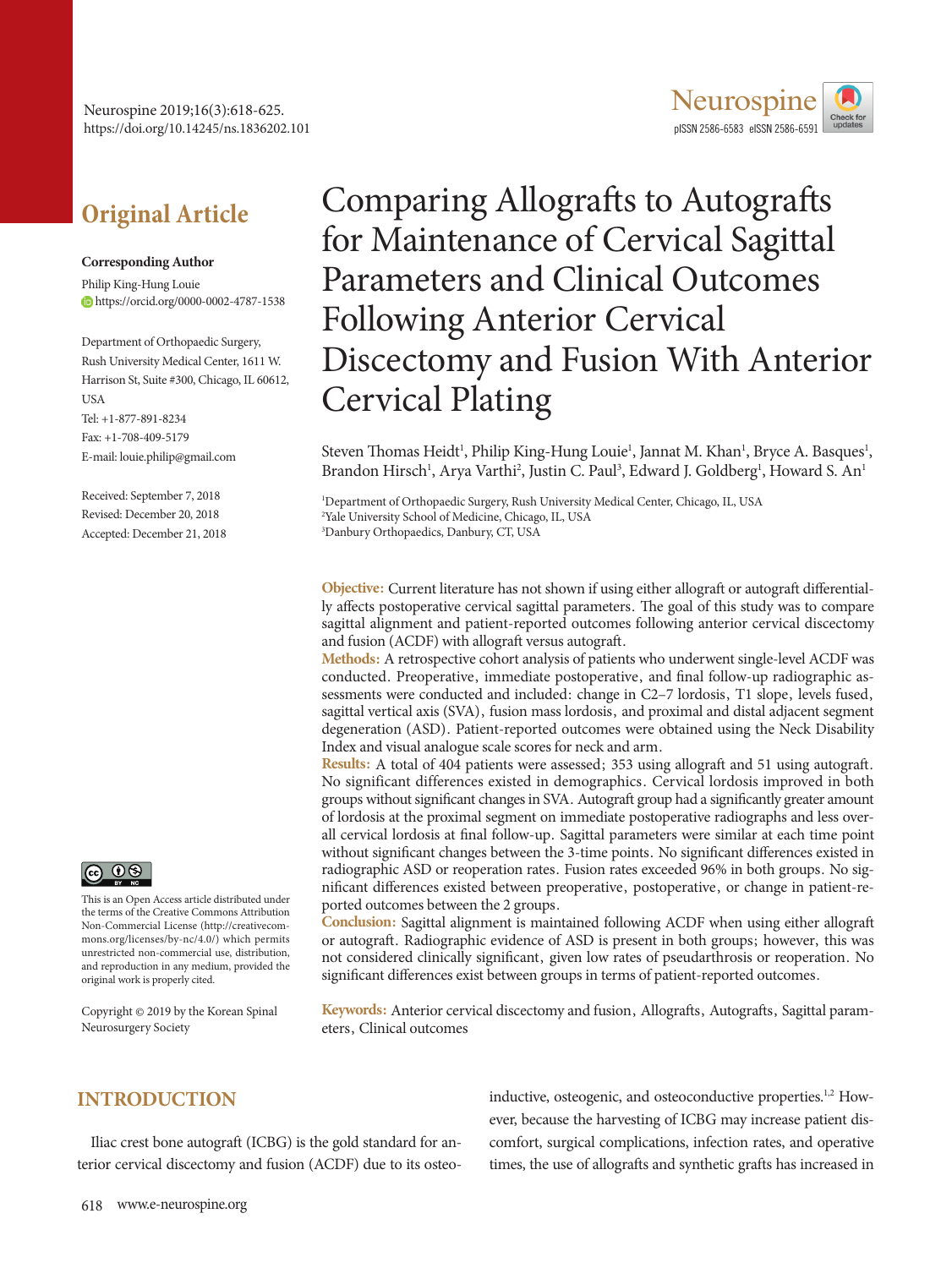recent years.1-5 Investigators have shown that biologic alternatives achieve similar rates of radiographic fusion to autograft while also achieving similar clinical outcomes and limiting subsidence and graft collapse.<sup>6-8</sup> Unfortunately, little is known about how the use of allograft or autograft differentially affects the cervical sagittal parameters following ACDF, nor is it well known how graft choice impacts patient-reported outcomes, including Neck Disability Index (NDI) or visual analogue scale (VAS) scores.

In addition to recording fusion rates and measuring clinical outcomes according to Odom's criteria, some investigators have studied additional radiographic measurements, finding that alterations in sagittal radiographic parameters may correlate with changes in patient-reported outcomes. Maintenance or improvement of overall cervical or fusion segment lordosis has been shown to decrease NDI scores, while increased kyphosis may lead to greater VAS scores.<sup>9-12</sup> In particular, Lee et al.<sup>11</sup> found that alterations in C2–7 sagittal vertical axis (SVA) could predict changes in NDI and VAS measurements. To our knowledge, no investigation has analyzed the impact of graft choice on sagittal radiographic parameters while also measuring patient-reported outcomes throughout the follow-up period.

Our study aimed to determine the impact of graft choice (IC-BG versus allograft) on various sagittal radiographic parameters in patients undergoing ACDF with plating. In addition to collecting sagittal parameters via radiographic measurements, we recorded NDI and VAS scores at preoperative, immediate postoperative, and final follow-up visits. We hypothesized that there would be no significant difference in sagittal parameters or patient-reported outcomes between ACDF with autograft versus allograft.

## **MATERIALS AND METHODS**

#### **1. Study Design**

We retrospectively reviewed the records of consecutive patients who underwent ACDF between January 1998 and December 2015. This study was approved by the Institutional Review Board of Rush University Medical Center (approval number: 18072091). All surgeries were performed at a single quaternary referral medical center by one of 2 senior surgeons (HSA, EG). Surgery indications included: failure of conservative treatments for radiculopathy, myelopathy, or myeloradiculopathy. Exclusions criteria included: age under 18 years old, previous cervical fusion or concomitant posterior surgery, postoperative follow-up of less than one year, cervical spine fracture, or infec-

tion. Of 467 patients originally identified, 404 fulfilled the criteria.

#### **2. Surgical Details**

During the study period, senior authors transitioned from the use of autograft to cortico-cancellous allograft. Both surgeons used the following surgical technique. Patients were placed supine on a radiolucent table after induction of general endotracheal anesthesia. Once a bump was placed midline between the scapulae, Gardner-Wells tongs were placed with 15 pounds of traction. Standard Smith-Robinson approach to the anterior cervical spine was utilized. Subsequently, a discectomy was performed in standard fashion. Disc space was distracted with laminar spreaders placed in disc space to allow for adequate visualization and access to perform foraminotomies. The posterior longitudinal ligament was not routinely resected. If the patient was receiving autograft, an incision was made over the iliac crest, and a cortical bone window was created to gain access to the cancellous bone between the outer and inner table of the pelvis. Series of curettes were used to obtain the cancellous bone graft. For patients obtaining an allograft for fusion, after implants were trialed in standard fashion, a fresh-frozen VG2 cortico-cancellous allograft was placed in the disc space, and traction was removed. A rigid (Eagle, DepuySpine, Raynham, MA, USA) or semi-rigid plate (Vuelock, Biomet, Parsippany, NJ, USA) was applied to the anterior cervical spine and screws were then placed. A 3-0 Vicryl suture was used to close the platysma layer and subcutaneous tissue, followed by a 4-0 Vicryl suture and dermabond for the skin.

Postoperatively, all patients were placed into a soft cervical collar and admitted to the hospital for observation. Anteroposterior and lateral cervical spine radiographs were taken at postoperative visit within the first 4 weeks and then again at 3 months, 6 months, and 12 months.

#### **3. Demographic and Radiographic Measurement Analysis**

Demographic information collected for all patients included: age, sex, body mass index, diabetes, smoking status, and American Society of Anesthesiologists (ASA) physical status classification system. Preoperative, immediate postoperative, and final follow-up radiographic assessments were conducted and included: C2–7 lordosis, proximal and distal adjacent segment lordosis, height of the fusion mass, adjacent segment degeneration (ASD), T1 angle, SVA, fusion mass lordosis, and the presence of a fusion (Fig. 1). Lordosis of the fusion mass was the Cobb angle between inferior endplate of the superior vertebral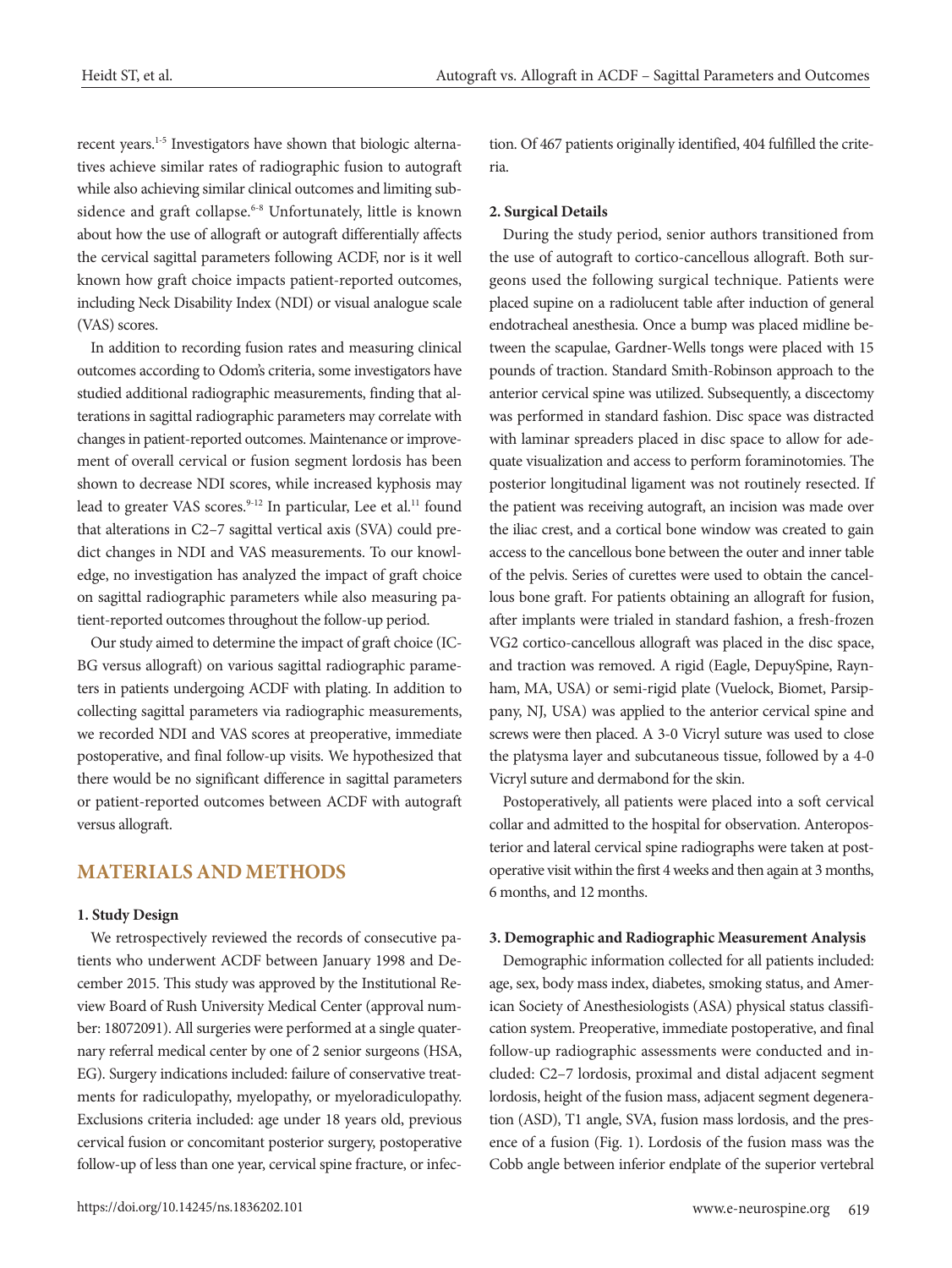body to the inferior endplate of inferior vertebral body encompassed into the fusion. T1 slope was the angle created from a line tangential to the superior endplate of T1 and a horizontal line. SVA was obtained through measuring the distance from posterior-superior corner of C7 to a vertical line that bisected C2 centroid. Distal adjacent segment lordosis was the angle between inferior endplate of the vertebral body caudal to the fusion mass (or proposed fusion mass) and superior endplate of the most caudal vertebral body of the fusion mass. Similarly, proximal adjacent segment lordosis was the angle between superior endplate of the vertebral body cephalad to the fusion mass and inferior endplate of the most cephalad vertebral body of the fusion mass. Height of the fusion mass/proposed fusion mass was determined by calculating the average of the distance between superior endplate of the cephalad vertebral body and inferior endplate of the cephalad vertebral at the anterior edge, posterior edge, and middle of the endplates. Subsidence was deemed present if there was a loss of height in more than 2 mm at any of the 2 measured disc heights.13 Radiographic fusion was determined by bone bridging anteriorly and posteriorly across the fused level; no visible motion between the vertebral body and fusion adjunct on flexion/extension radiographs; the absence of a radiographic halo around the autograft/allograft on

both anteroposterior and lateral views.<sup>14</sup> Radiographic diagnosis of ASD was determined by any one or more of the following: presence of new or enlarged anterior osteophyte; presence of spondylolisthesis > 2 mm; endplate sclerosis; disc space narrowing > 50%; increased calcification of the anterior longitudinal ligament (ALL).<sup>15-17</sup> Evaluation of successful fusion and assessment of ASD were completed using radiographs as opposed to computed tomography (CT) or magnetic resonance imaging (MRI) due to institution protocol. Our protocol dictates that CT or MRI are used in postoperative assessment only if there is a concern for pseudarthrosis.

Sagittal parameters were assessed at preoperative, postoperative, and at the final follow-up appointment with the operating spinal surgeon. Preoperative radiographs were obtained in the 1 month preceding operation, postoperative radiographs were taken in the 1 month following the operation, and final followup radiographs were obtained at the most recent visit with the surgeon of record.

### **4. Clinical Outcome**

Postoperative data were collected regarding the presence of new radicular or myelopathic symptoms indicative of pathology at adjacent levels, indicating a clinical diagnosis of ASD. Pa-



**Fig. 1.** Lateral cervical plain radiographs are taken 12 months following a 2-level ACDF in a 56-year-old male who underwent ACDF with iliac crest bone autograft (A) and a 54-year-old male that underwent ACDF with fresh-frozen cortico-cancellous allograft (B). ACDF, anterior cervical discectomy and fusion.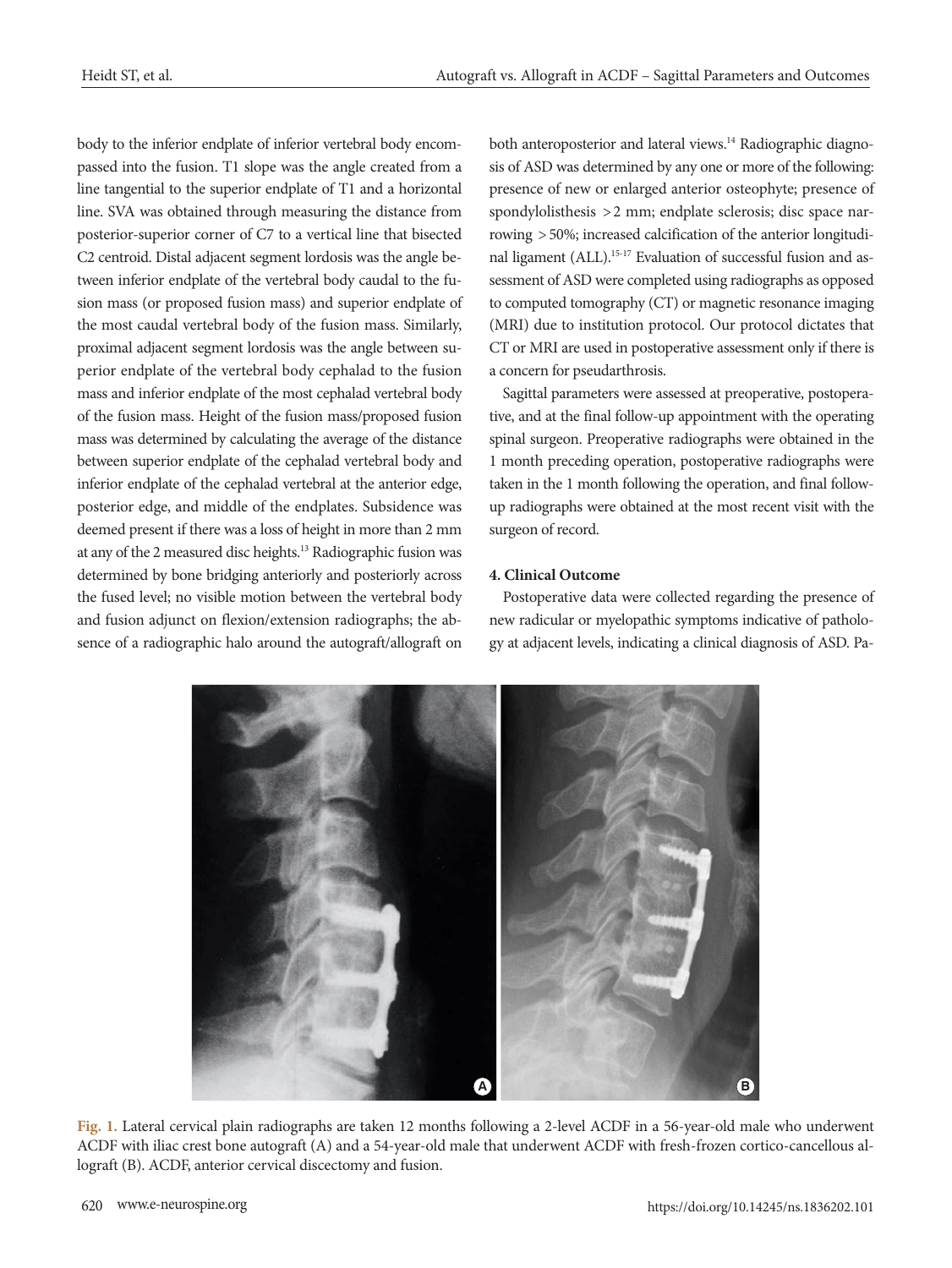tient-reported outcomes included NDI scores and VAS scores for neck and arm preoperatively and at the most recent followup. Patient charts were also reviewed for evidence of symptomatic pseudarthrosis and any reoperations in the cervical spine.

#### **5. Statistical Analysis**

Baseline patient characteristics were compared using chi-square analysis and independent sample t-tests for categorical and continuous data, respectively. Bivariate and multivariate regressions were applied to compare clinical outcomes between groups. Multivariate analyses controlled for differences in baseline patient characteristics.

# **RESULTS**

A total of 404 patients fulfilled our inclusion criteria; of these, 353 (87.4%) underwent allograft placement, and 51 (12.6%) underwent ICBG (Table 1). Average clinical and radiographic

#### **Table 1.** Demographics

| Demographic              | Allograft<br>$(n=353)$ | Autograft<br>$(n=51)$ | All patients<br>$(n = 404)$ | p-value  |
|--------------------------|------------------------|-----------------------|-----------------------------|----------|
| Age $(yr)$               | $49.6 \pm 10.8$        | $52.4 \pm 12.5$       | $49.9 \pm 11.1$             | 0.094    |
| Female sex               | 49.70                  | 49.00                 | 49.60                       | 0.926    |
| BMI (kg/m <sup>2</sup> ) | $28.7 \pm 6.2$         | $28.7 \pm 6.9$        | $28.7 \pm 6.3$              | 0.963    |
| Smoking                  | 20.40                  | 11.80                 | 19.30                       | 0.144    |
| <b>Diabetes</b>          | 11.30                  | 14.00                 | 11.70                       | 0.582    |
| ASA grade $\geq$ III     | 19.30                  | 19.60                 | 19.30                       | 0.896    |
| No. of levels            |                        |                       |                             | $0.026*$ |
| 1                        | 33.1                   | 25.5                  | 32.2                        |          |
| 2                        | 47.6                   | 47.1                  | 47.5                        |          |
| 3                        | 19.0                   | 23.5                  | 19.6                        |          |
| 4                        | 0.3                    | 3.9                   | 0.7                         |          |

Values are presented as mean ± standard deviation or %. BMI, body mass index; ASA, American Society of Anesthesiologists physical status classification system.

\*p < 0.05, statistically significant differences.

#### **Table 2.** Preoperative and postoperative sagittal parameters

|                         |                                        |                 |                 | Bivariate |          | Multivariate |          |
|-------------------------|----------------------------------------|-----------------|-----------------|-----------|----------|--------------|----------|
| Variable                | Allograft<br>All patients<br>Autograft |                 | Beta            | p-value   | Beta     | p-value      |          |
| Preoperative            |                                        |                 |                 |           |          |              |          |
| Lordosis $(°)$          | $4.7 \pm 11.5$                         | $2.6 \pm 10.9$  | $4.4 \pm 11.5$  | $-2.1$    | 0.238    | $-3.0$       | 0.083    |
| $SVA$ (mm)              | $27.4 \pm 11.1$                        | $27.6 \pm 12.3$ | $27.4 \pm 11.2$ | 0.2       | 0.919    | $-0.4$       | 0.816    |
| Fusion seg lordosis (°) | $-0.1 \pm 7.1$                         | $0.6 \pm 8.4$   | $0.0 \pm 7.3$   | 0.7       | 0.530    | 0.3          | 0.784    |
| T1 slope (°)            | $26.0 \pm 8.5$                         | $25.2 \pm 7.9$  | $25.9 \pm 8.4$  | $-0.8$    | 0.603    | $-1.3$       | 0.413    |
| Proximal lordosis (°)   | $1.4 \pm 7.4$                          | $4.1 \pm 11.1$  | $1.7 \pm 8.0$   | 2.7       | $0.031*$ | 1.7          | 0.145    |
| Distal lordosis (°)     | $3.9 \pm 4.4$                          | $2.4 \pm 5.1$   | $3.7 \pm 4.5$   | $-1.5$    | 0.099    | $-1.2$       | 0.190    |
| Immediate postoperative |                                        |                 |                 |           |          |              |          |
| Lordosis $(°)$          | $7.7 \pm 10.0$                         | $6.0 \pm 10.2$  | $7.5 \pm 10.0$  | $-1.7$    | 0.265    | $-2.8$       | 0.050    |
| SVA (mm)                | $29.4 \pm 10.7$                        | $31.6 \pm 10.5$ | $29.7 \pm 10.7$ | 2.1       | 0.189    | 2.0          | 0.189    |
| Fusion seg lordosis (°) | $6.26 \pm 5.6$                         | $7.4 \pm 6.8$   | $6.4 \pm 5.8$   | 1.1       | 0.199    | 0.3          | 0.689    |
| T1 slope $(°)$          | $27.9 \pm 7.5$                         | $28.2 \pm 1.5$  | $27.9 \pm 0.5$  | 0.4       | 0.801    | $-0.4$       | 0.769    |
| Proximal lordosis (°)   | $0.8 \pm 7.8$                          | $4.5 \pm 12.2$  | $1.2 \pm 8.5$   | 3.7       | $0.004*$ | 3.0          | $0.015*$ |
| Distal lordosis (°)     | $2.6 \pm 4.6$                          | $1.6 \pm 6.1$   | $2.5 \pm 4.8$   | $-1.0$    | 0.244    | $-0.7$       | 0.470    |
| Final                   |                                        |                 |                 |           |          |              |          |
| Lordosis $(°)$          | $9.5 \pm 10.1$                         | $6.6 \pm 9.6$   | $9.1 \pm 10.1$  | $-2.9$    | 0.054    | $-3.8$       | $0.010*$ |
| SVA (mm)                | $27.1 \pm 10.2$                        | $28.6 \pm 12.7$ | $27.3 \pm 10.5$ | 1.5       | 0.347    | 0.9          | 0.548    |
| Fusion seg lordosis (°) | $5.8\pm5.8$                            | $6.0 \pm 6.2$   | $5.9 \pm 5.8$   | 0.2       | 0.841    | $-0.4$       | 0.606    |
| T1 slope $(°)$          | $28.7 \pm 7.7$                         | $28.1 \pm 8.0$  | $28.6 \pm 7.7$  | $-0.6$    | 0.683    | $-0.6$       | 0.688    |
| Proximal lordosis (°)   | $1.8 \pm 7.7$                          | $4.6 \pm 11.2$  | $2.1 \pm 8.3$   | 2.8       | $0.025*$ | 2.0          | 0.093    |
| Distal lordosis (°)     | $3.7 \pm 5.0$                          | $2.2 \pm 5.6$   | $3.5 \pm 5.1$   | $-1.5$    | 0.105    | $-1.1$       | 0.262    |

Values are presented as mean ± standard deviation.

SVA, sagittal vertical axis.

\*p < 0.05, statistically significant differences.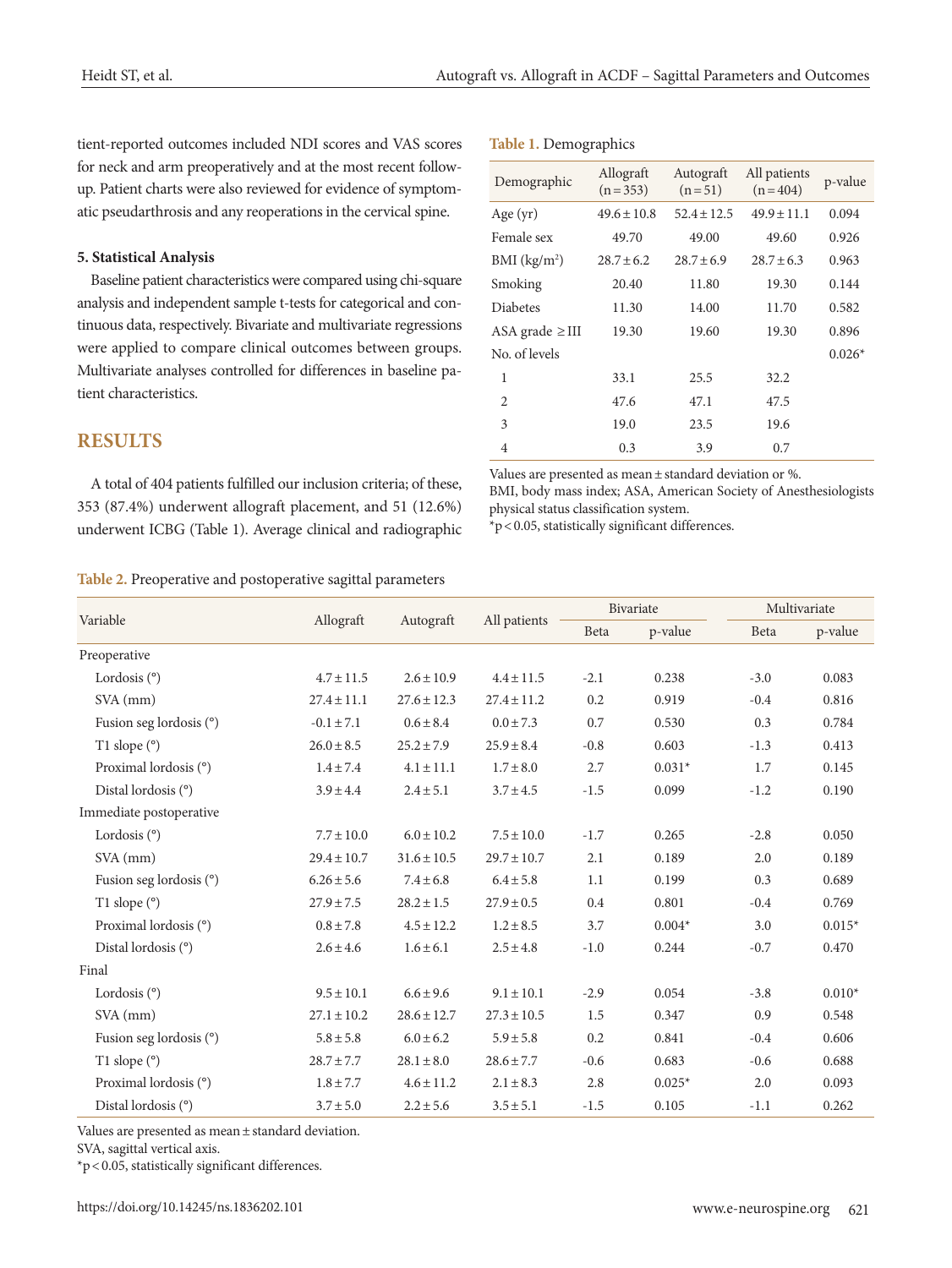|                                      |                | Autograft      | All patients   | Bivariate |         | Multivariate |         |
|--------------------------------------|----------------|----------------|----------------|-----------|---------|--------------|---------|
| Variable                             | Allograft      |                |                | Beta      | p-value | Beta         | p-value |
| Change preoperative to postoperative |                |                |                |           |         |              |         |
| Lordosis $(°)$                       | $3.1 \pm 8.0$  | $3.0 \pm 8.4$  | $3.1 \pm 8.1$  | $-0.1$    | 0.949   | $-0.4$       | 0.717   |
| $SVA$ (mm)                           | $2.2 \pm 7.5$  | $4.1 \pm 9.1$  | $2.4 \pm 7.8$  | 2.0       | 0.118   | 1.9          | 0.121   |
| Fusion seg lordosis (°)              | $6.4 \pm 6.5$  | $6.6 \pm 6.6$  | $6.4 \pm 6.5$  | 0.3       | 0.781   | 0.0          | 0.970   |
| T1 slope $(°)$                       | $2.0 \pm 5.3$  | $3.2 \pm 6.5$  | $2.2 \pm 5.5$  | 1.2       | 0.289   | 0.6          | 0.576   |
| Proximal lordosis (°)                | $-0.5 \pm 3.9$ | $0.3 \pm 4.3$  | $-0.4 \pm 4.0$ | 0.8       | 0.169   | 0.8          | 0.214   |
| Distal lordosis (°)                  | $-1.4 \pm 4.1$ | $-0.4 \pm 5.6$ | $-1.2 \pm 4.3$ | 1.0       | 0.254   | 1.0          | 0.261   |
| Change postoperative to final        |                |                |                |           |         |              |         |
| Lordosis $(°)$                       | $1.7 \pm 5.6$  | $0.6 \pm 5.8$  | $1.5 \pm 5.6$  | $-1.1$    | 0.182   | $-0.8$       | 0.317   |
| $SVA$ (mm)                           | $-2.7 \pm 7.2$ | $-3.7 \pm 7.5$ | $-2.8 \pm 7.3$ | $-1.1$    | 0.343   | $-1.4$       | 0.209   |
| Fusion seg lordosis (°)              | $-0.4 \pm 3.7$ | $-1.4 \pm 3.8$ | $-0.6 \pm 3.7$ | $-0.9$    | 0.099   | $-0.8$       | 0.175   |
| T1 slope (°)                         | $-0.2 \pm 5.9$ | $-0.3 \pm 4.4$ | $-0.1 \pm 5.7$ | $-0.2$    | 0.860   | 0.0          | 0.977   |
| Proximal lordosis (°)                | $1.1 \pm 3.7$  | $0.1 \pm 3.9$  | $1.0 \pm 3.8$  | $-1.0$    | 0.081   | $-1.0$       | 0.080   |
| Distal lordosis (°)                  | $1.1 \pm 3.8$  | $0.5 \pm 4.3$  | $1.0 \pm 3.9$  | $-0.6$    | 0.413   | $-0.4$       | 0.575   |
| Change preoperative to final         |                |                |                |           |         |              |         |
| Lordosis $(°)$                       | $4.8 \pm 8.0$  | $3.7 \pm 6.6$  | $4.7 \pm 7.8$  | $-1.1$    | 0.364   | $-1.0$       | 0.395   |
| $SVA$ (mm)                           | $-0.4 \pm 8.1$ | $0.5 \pm 7.3$  | $-0.3 \pm 8.0$ | 0.9       | 0.460   | 0.7          | 0.588   |
| Fusion seg lordosis (°)              | $5.9 \pm 6.7$  | $5.2 \pm 6.4$  | $5.8 \pm 6.7$  | $-0.7$    | 0.492   | $-0.7$       | 0.462   |
| T1 slope $(°)$                       | $2.1 \pm 7.0$  | $2.9 \pm 5.2$  | $2.2 \pm 6.8$  | 0.8       | 0.572   | 0.8          | 0.590   |
| Proximal lordosis (°)                | $0.6 \pm 4.6$  | $0.6 \pm 4.8$  | $0.6 \pm 4.6$  | 0.0       | 0.992   | $-0.1$       | 0.930   |
| Distal lordosis (°)                  | $-0.3 \pm 4.3$ | $-0.5 \pm 5.0$ | $-0.3 \pm 4.4$ | $-0.2$    | 0.780   | 0.0          | 0.970   |

|  |  | Table 3. Change in parameters at different time points |  |  |
|--|--|--------------------------------------------------------|--|--|
|--|--|--------------------------------------------------------|--|--|

Values are presented as mean ± standard deviation.

SVA, sagittal vertical axis.

follow-up was 24.3 months. There were no significant differences between allograft and autograft groups in demographic variables of age, female sex, body mass index, smoking, diabetes, or ASA physical status classification grade III. Number of levels fused via ACDF differed between groups, with a higher percentage of 1-level fusions performed using allograft (33.1% vs. 25.5%,  $p = 0.026$ ), and a greater proportion of 3-level fusions performed via autograft  $(23.5\% \text{ vs. } 19.0\%, \text{ p} = 0.026)$ ; multivariate analysis was used to control for number of levels fused. The majority of patients underwent 2-level fusion procedures (47.5%).

Cervical lordosis was improved in both groups, without significant changes in SVA (Table 2). On bivariate analysis, the autograft group had a significantly greater amount of lordosis at the proximal segment on preoperative radiographs  $(4.1^{\circ} \pm 11.1^{\circ}$ vs.  $1.4^{\circ} \pm 7.4^{\circ}$ , p = 0.031), immediate postoperative radiographs  $(4.5^{\circ} \pm 12.2^{\circ}$  vs.  $0.8^{\circ} \pm 7.8^{\circ}$ , p = 0.004), and final follow-up radiographs  $(4.6^{\circ} \pm 11.2^{\circ}$  vs.  $1.8^{\circ} \pm 7.7^{\circ}$ , p = 0.025). On multivariate analysis, the autograft group had a significantly greater amount of lordosis at the proximal segment on immediate postoperative radiographs  $(4.5^{\circ} \pm 12.2^{\circ} \text{ vs. } 0.8^{\circ} \pm 7.8^{\circ}, \text{ p} = 0.015)$  and less overall cervical lordosis at final follow-up ( $6.6^{\circ} \pm 9.6^{\circ}$  vs.  $9.5^{\circ} \pm$ 10.1°, p= 0.010). Otherwise, fusion segment lordosis, T1 slope, and amount of lordosis at the distal segment were similar between the 2 groups at each time point. Similarly, there was no significant difference in the change of the sagittal alignment parameters at any time point among both groups (Table 3).

Clinical outcomes, as measured using VAS Neck, VAS Arm, and NDI scores, were similar between allograft and autograft groups, except preoperative NDI score (Table 4). On bivariate analysis, preoperative NDI score was higher in the allograft group  $(48.2 \pm 20.5 \text{ points vs. } 36.8 \pm 16.4 \text{ points, } p = 0.038)$ . This finding was not replicated in multivariate analysis. VAS Neck, VAS Arm, and NDI scores improved from preoperative levels in both groups. On multivariate analysis, there was no significant difference in the amount of patient-reported outcome improvement between groups in VAS Neck score  $(5.1 \pm 3.9 \text{ points})$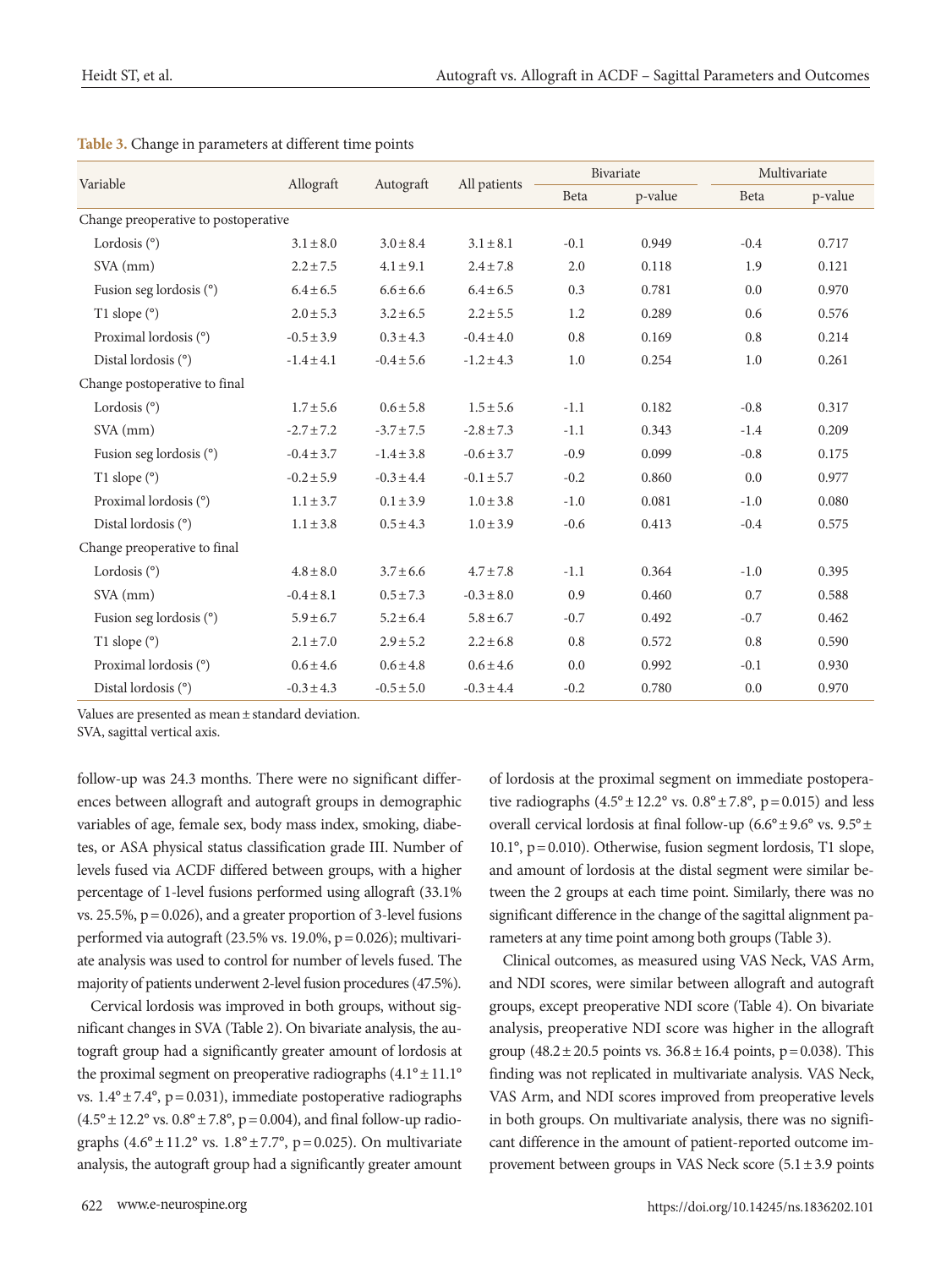|                              |                 | Autograft       | All patients    | Bivariate |          | Multivariate |         |
|------------------------------|-----------------|-----------------|-----------------|-----------|----------|--------------|---------|
| Variable                     | Allograft       |                 |                 | Beta      | p-value  | Beta         | p-value |
| Preoperative                 |                 |                 |                 |           |          |              |         |
| VAS neck                     | $7.0 \pm 3.3$   | $7.1 \pm 2.7$   | $7.1 \pm 3.2$   | 0.0       | 0.969    | 0.2          | 0.819   |
| VAS arm                      | $5.7 \pm 3.8$   | $4.7 \pm 3.8$   | $5.6 \pm 3.8$   | $-1.0$    | 0.329    | $-0.8$       | 0.460   |
| <b>NDI</b>                   | $48.2 \pm 20.5$ | $36.8 \pm 16.4$ | $46.4 \pm 20.3$ | $-11.4$   | $0.038*$ | $-8.0$       | 0.141   |
| Final                        |                 |                 |                 |           |          |              |         |
| VAS neck                     | $2.0 \pm 2.4$   | $2.1 \pm 2.3$   | $2.1 \pm 2.4$   | 0.1       | 0.922    | $-0.2$       | 0.735   |
| VAS arm                      | $1.6 \pm 2.6$   | $2.1 \pm 3.1$   | $1.7 + 2.7$     | 0.5       | 0.421    | 0.3          | 0.647   |
| <b>NDI</b>                   | $21.8 \pm 20.7$ | $17.0 \pm 20.3$ | $20.9 \pm 20.6$ | $-4.8$    | 0.343    | $-5.2$       | 0.311   |
| Change preoperative to final |                 |                 |                 |           |          |              |         |
| VAS neck                     | $5.1 \pm 3.9$   | $5.5 \pm 3.6$   | $5.1 \pm 3.8$   | 0.5       | 0.669    | 0.9          | 0.434   |
| VAS arm                      | $4.2 \pm 3.8$   | $3.0 \pm 3.9$   | $4.1 \pm 3.8$   | $-1.2$    | 0.280    | $-0.6$       | 0.586   |
| <b>NDI</b>                   | $27.5 \pm 25.4$ | $22.9 \pm 17.5$ | $26.7 \pm 24.2$ | $-4.6$    | 0.492    | $-1.1$       | 0.866   |

#### **Table 4.** Comparing clinical outcomes

Values are presented as mean ± standard deviation (score).

VAS, visual analogue scale; NDI, Neck Disability Index.

\*p < 0.05, statistically significant differences.

| Table 5. Comparison of ASD, reoperations, fusion, and subsidence |  |  |  |  |  |  |  |
|------------------------------------------------------------------|--|--|--|--|--|--|--|
|------------------------------------------------------------------|--|--|--|--|--|--|--|

| Variable            | Allograft $(\%)$ | Autograft (%) | All patients $(\%)$ | Bivariate |         | Multivariate |         |
|---------------------|------------------|---------------|---------------------|-----------|---------|--------------|---------|
|                     |                  |               |                     | $OR^*$    | p-value | $OR^*$       | p-value |
| Any ASD             | 19.60            | 29.41         | 20.84               | 1.71      | 0.110   | 1.75         | 0.101   |
| Proximal            | 14.49            | 21.57         | 15.38               | 1.62      | 0.194   | 1.69         | 0.171   |
| Distal              | 9.38             | 13.73         | 9.93                | 1.54      | 0.335   | 1.48         | 0.390   |
| Proximal and distal | 4.26             | 5.88          | 4.47                | 1.40      | 0.602   | 1.32         | 0.678   |
| Reoperations        | 4.26             | 7.84          | 4.71                | 1.91      | 0.267   | 1.98         | 0.250   |
| Fusion              | 97.44            | 96.08         | 97.27               | 0.64      | 0.579   | 0.61         | 0.551   |
| Subsidence          | 5.97             | 9.80          | 6.45                | 1.71      | 0.302   | 2.02         | 0.199   |

ASD, radiographic evidence of adjacent segment degeneration.

Subsidence as measured by a decrease in intervertebral disc height of ≥ 2 mm from immediate postoperative radiographs to final follow-up radiographs.

\*Odds ratio (OR) represents odds of ASD per one-unit increase in each sagittal parameter.

vs.  $5.5 \pm 3.6$  points, p=0.434), VAS Arm score  $(4.2 \pm 3.8$  points vs.  $3.0 \pm 3.9$  points, p= 0.586), or NDI score (27.5  $\pm$  25.4 points vs.  $22.9 \pm 17.5$  points,  $p = 0.866$ ).

There were no significant differences between groups in radiographic ASD (allograft 19.6%, autograft 29.4%; odds ratio [OR],  $1.75$ ;  $p = 0.101$ ) or reoperation rates (allograft 4.3% vs. autograft 7.8%; OR, 1.98, p= 0.250) at final follow-up (Table 5). Fusion rates, similarly, were high in both groups (allograft 97.4%, autograft 96.1%). Lastly, there was no significant difference in the rate of subsidence between the 2 groups (allograft 5.97%, autograft 9.80%; OR, 2.02; p= 0.199).

# **DISCUSSION**

Although allograft is regularly utilized by surgeons performing ACDF with anterior plating, the superiority of allograft or autograft in maintaining or improving sagittal alignment has yet to be determined. It is also not well known if choosing allograft or autograft affects patient-reported outcomes. Our study determined that patients receiving autograft had significantly more lordosis at the proximal segment on immediate postoperative radiographs, but had significantly less overall cervical lordosis than the allograft group on final follow-up radiographs.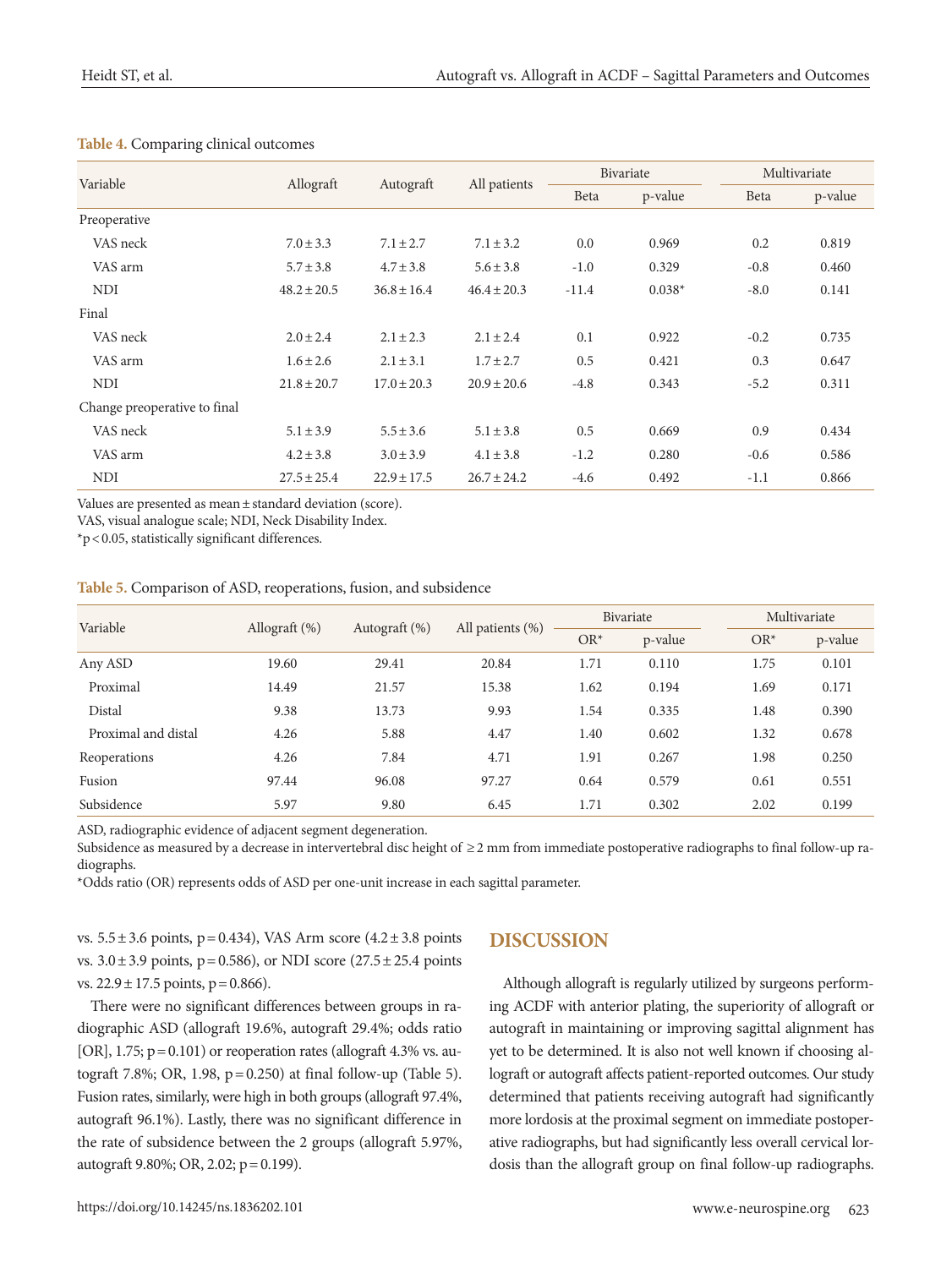We also found that there were no significant differences between groups in VAS Neck, VAS Arm, or NDI scores, nor significant differences in rates of fusion, subsidence, reoperations, or ASD when using allograft or autograft in ACDF.

Gum et al.<sup>9</sup> determined that cervical lordosis was an important factor in the prediction of postoperative health-related quality of life, finding that NDI scores decreased by 8 points for every 6 degrees of increased lordosis in the cervical spine. As a result of this finding, we expected to see significantly lower NDI scores in the allograft group as opposed to the autograft group, given the allograft group had more cervical lordosis than those receiving autograft. Our results did not corroborate this hypothesis. The lack of clinical improvement despite increased lordosis could be due to an increased level of proximal lordosis above the fusion segment relative to the increase in fusion segment lordosis. Villavicencio et al. found that improvement in fusion segment lordosis was more important in improving NDI and Short Form 36 Survey scores than overall cervical lordosis.<sup>12</sup> If our patients had improved proximal lordosis without much alteration in fusion segment lordosis, this could explain why there was not a significant difference in improvement of NDI scores between allograft and autograft groups. In terms of sagittal alignment, the allograft group in our study maintained greater cervical lordosis, although this did not necessarily correlate with overall outcomes, which may have a more significant impact on graft choice.

When we evaluated changes in sagittal alignment from preto postoperative period, and from postoperative to final followup, we found no significant differences between groups. In a 2012 investigation of 38 patients, Kim et al.<sup>18</sup> discovered that allograft use in ACDF with anterior plating leads to a higher level of graft collapse, but this was not borne out by our results. Although we did not directly measure graft collapse in this study, we expected to see a greater change in allograft sagittal parameters given previous results. This dissimilarity could be due to differences in patient selection or surgical technique. A separate study of 79 patients completed by Suchomel et al.<sup>8</sup> found no significant differences in graft collapse between autograft and allograft, which we believe is more in line with our results. Our results suggest that neither autograft nor allograft is superior in maintaining nor improving sagittal parameters in the postoperative period.

VAS Arm, VAS Neck, and NDI measurements all improved in both allograft and autograft groups, although neither graft option showed a significant benefit over the other. We could not find studies which directly measured patient-reported outcomes comparing allograft and autograft in ACDF, though most studies recorded fusion rate, clinical outcomes according to Odom's criteria, rate of subsidence, or rate of graft collapse.6-8,18 We conclude that both allograft and autograft are suitable choices from the patient perspective given similar patient-reported outcomes. Should patients or surgeons wish to avoid donor site complications or pain from ICBG harvesting, we recommend the use of allograft.

Patients who underwent ACDF with anterior plating using autograft or allograft had similar rates of fusion, reoperation, ASD, and subsidence. Both allograft group and autograft group had high rates of fusion (97.4% and 96.1%, respectively). This high level of fusion is similar to previously published research comparing allograft and autograft in ACDF with anterior plating.6-8 While most investigations of allograft versus autograft for ACDF compare fusion rates, monitoring of reoperation and adjacent segments are not as common. We found no significant differences between groups in these parameters, suggesting that graft type is not essential when considering avoiding reoperations or ASD.

There are several limitations to this study. The study was retrospective, so patients were not randomly assigned to either group. During the study period, senior authors transitioned from use of autograft to allograft. However, the remaining fundamental techniques did not change. Although this could influence outcomes, the demographic variables were very similar in both groups, other than percentage of female patients, and all demographic variables were controlled for during multivariate statistical analysis. Another limitation is the short follow-up length in comparison to similar studies. Additionally, follow-up radiographs were not taken at specific intervals, but rather radiographs were selected based on their status as preoperative, immediate postoperative, or final follow-up radiographs. Instrumentation was somewhat varied between patients, based on surgeon preference which may impact outcomes. Half of the patients in the cohort received semi-rigid plates, while the other half received rigid plates.

# **CONCLUSION**

Before this investigation, it was unknown if use of allograft or autograft in ACDF with anterior plating would lead to significant differences in sagittal parameters or patient-reported outcomes. By multivariate analysis, we found that while autograft use leads to significantly greater proximal segment lordosis in the immediate postoperative period, the use of autograft leads